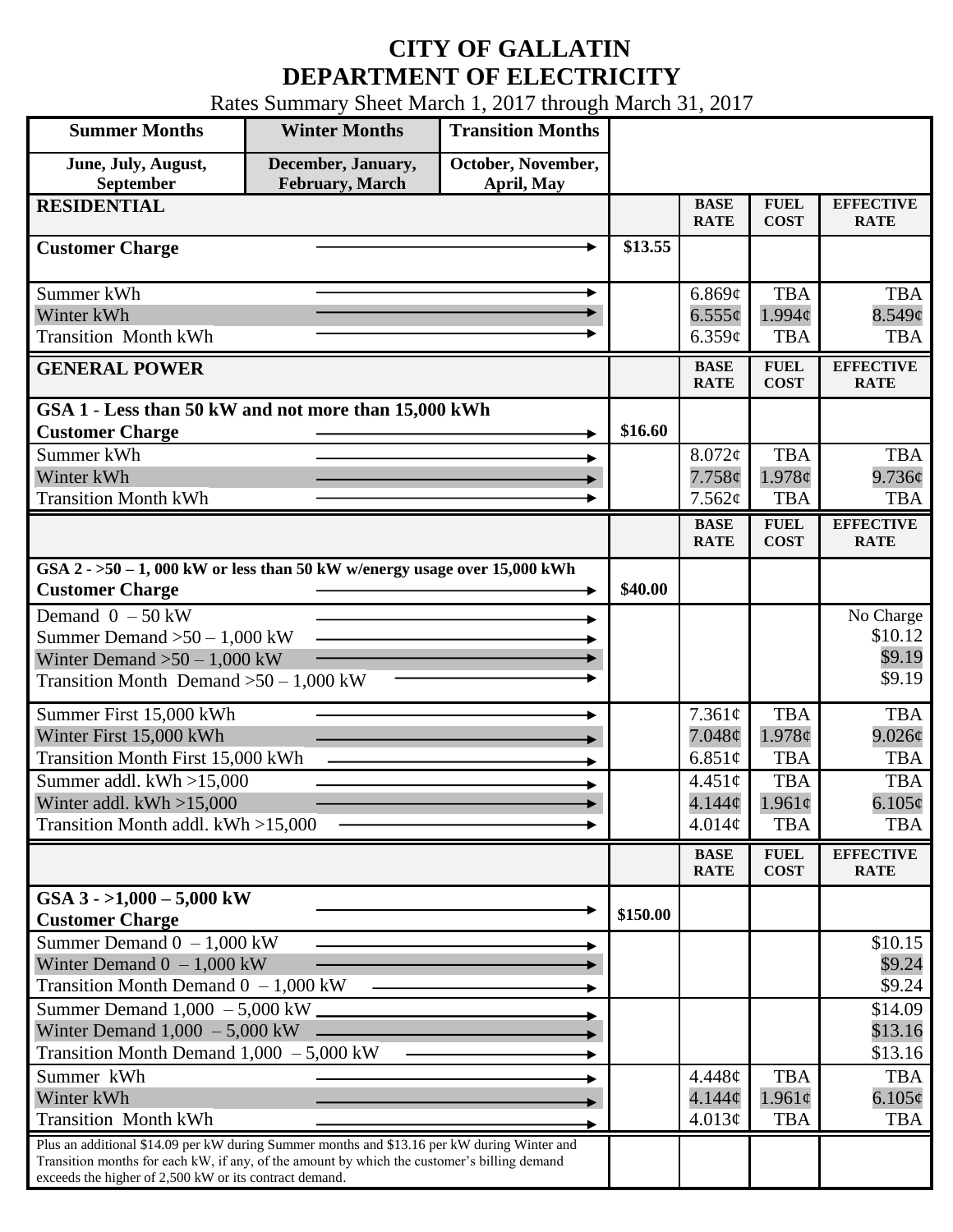## **CITY OF GALLATIN DEPARTMENT OF ELECTRICITY**

Rates Summary Sheet March 1, 2017 through March 31, 2017 Page 2

| <b>Summer Months</b>                                                | <b>Winter Months</b>                  | <b>Transition Months</b>         |         |                            |                            |                                 |
|---------------------------------------------------------------------|---------------------------------------|----------------------------------|---------|----------------------------|----------------------------|---------------------------------|
| June, July, August,<br>September                                    | December, January,<br>February, March | October, November,<br>April, May |         |                            |                            |                                 |
| <b>GENERAL POWER CONTINUE</b>                                       |                                       |                                  |         | <b>BASE</b><br><b>RATE</b> | <b>FUEL</b><br><b>COST</b> | <b>EFFECTIVE</b><br><b>RATE</b> |
| SGSB Demands from $5,001 - 15,000$ kW                               |                                       |                                  |         |                            |                            |                                 |
| <b>Customer Charge</b>                                              |                                       |                                  | \$1,500 |                            |                            |                                 |
| Summer Demand $5,000 - 15,000$ kW-                                  |                                       |                                  |         |                            |                            | \$19.92                         |
| Winter Demand $5,000 - 15,000$ kW——                                 |                                       |                                  |         |                            |                            | \$16.75                         |
| Transition Month Demand $5,000 - 15,000$ kW                         |                                       |                                  |         |                            |                            | \$13.62                         |
| Summer kWh                                                          |                                       |                                  |         | 3.018¢                     | <b>TBA</b>                 | <b>TBA</b>                      |
| Winter kWh                                                          |                                       |                                  |         | 2.565¢                     | 1.853¢                     | 4.418¢                          |
| <b>Transition Month kWh</b>                                         |                                       |                                  |         | 2.463¢                     | <b>TBA</b>                 | <b>TBA</b>                      |
|                                                                     |                                       |                                  |         | <b>BASE</b><br><b>RATE</b> | <b>FUEL</b><br><b>COST</b> | <b>EFFECTIVE</b><br><b>RATE</b> |
|                                                                     |                                       |                                  |         |                            |                            |                                 |
| MSB Demands greater than 5,000 kW                                   |                                       |                                  |         |                            |                            |                                 |
| <b>Customer Charge</b>                                              |                                       |                                  | \$1,500 |                            |                            |                                 |
| Onpeak Summer Demand > 5,000                                        |                                       |                                  |         |                            |                            | \$9.74                          |
| Onpeak Winter Demand > 5,000                                        |                                       |                                  |         |                            |                            | \$8.83                          |
| Onpeak Transition Month Demand > 5,000 -                            |                                       |                                  |         |                            |                            | \$8.83                          |
| Max Demand                                                          |                                       |                                  |         |                            |                            | \$2.16                          |
| <b>Offpeak Excess of Contract Demand</b>                            |                                       |                                  |         |                            |                            |                                 |
| Summer                                                              |                                       |                                  |         |                            |                            | \$9.74                          |
| Winter                                                              |                                       |                                  |         |                            |                            | \$8.83                          |
| <b>Transition</b>                                                   |                                       |                                  |         |                            |                            | \$8.83                          |
| Onpeak Summer kWh                                                   |                                       |                                  |         | 5.491 $\phi$               | <b>TBA</b>                 | <b>TBA</b>                      |
| <b>Onpeak Winter kWh</b>                                            |                                       |                                  |         | 4.406¢                     | 1.853¢                     | 6.259¢                          |
| <b>Onpeak Transition Month kWh</b>                                  |                                       |                                  |         | 3.409¢                     | <b>TBA</b>                 | <b>TBA</b>                      |
| Offpeak Summer kWh First 200 HUD                                    |                                       |                                  |         | 3.113¢                     | <b>TBA</b>                 | <b>TBA</b>                      |
| Offpeak Summer kWh Next 200 HUD -<br><b>Additional HUD</b>          |                                       |                                  |         | 0.288¢                     | <b>TBA</b>                 | <b>TBA</b>                      |
|                                                                     |                                       |                                  |         | $0.045\phi$<br>3.326¢      | <b>TBA</b><br>1.853¢       | <b>TBA</b><br>5.179¢            |
| Offpeak Winter kWh First 200 HUD<br>Offpeak Winter kWh Next 200 HUD |                                       |                                  |         | $0.288\ell$                | 1.853¢                     | $2.141\phi$                     |
| <b>Additional HUD</b>                                               |                                       |                                  |         | $0.045\phi$                | $1.853\phi$                | 1.898¢                          |
| Offpeak Transition kWh First 200 HUD                                |                                       |                                  |         | 3.409¢                     | <b>TBA</b>                 | <b>TBA</b>                      |
| Offpeak Transition kWh Next 200 HUD                                 |                                       |                                  |         | 0.288¢                     | <b>TBA</b>                 | <b>TBA</b>                      |
| <b>Additional HUD</b>                                               |                                       |                                  |         | $0.045\phi$                | <b>TBA</b>                 | TBA                             |